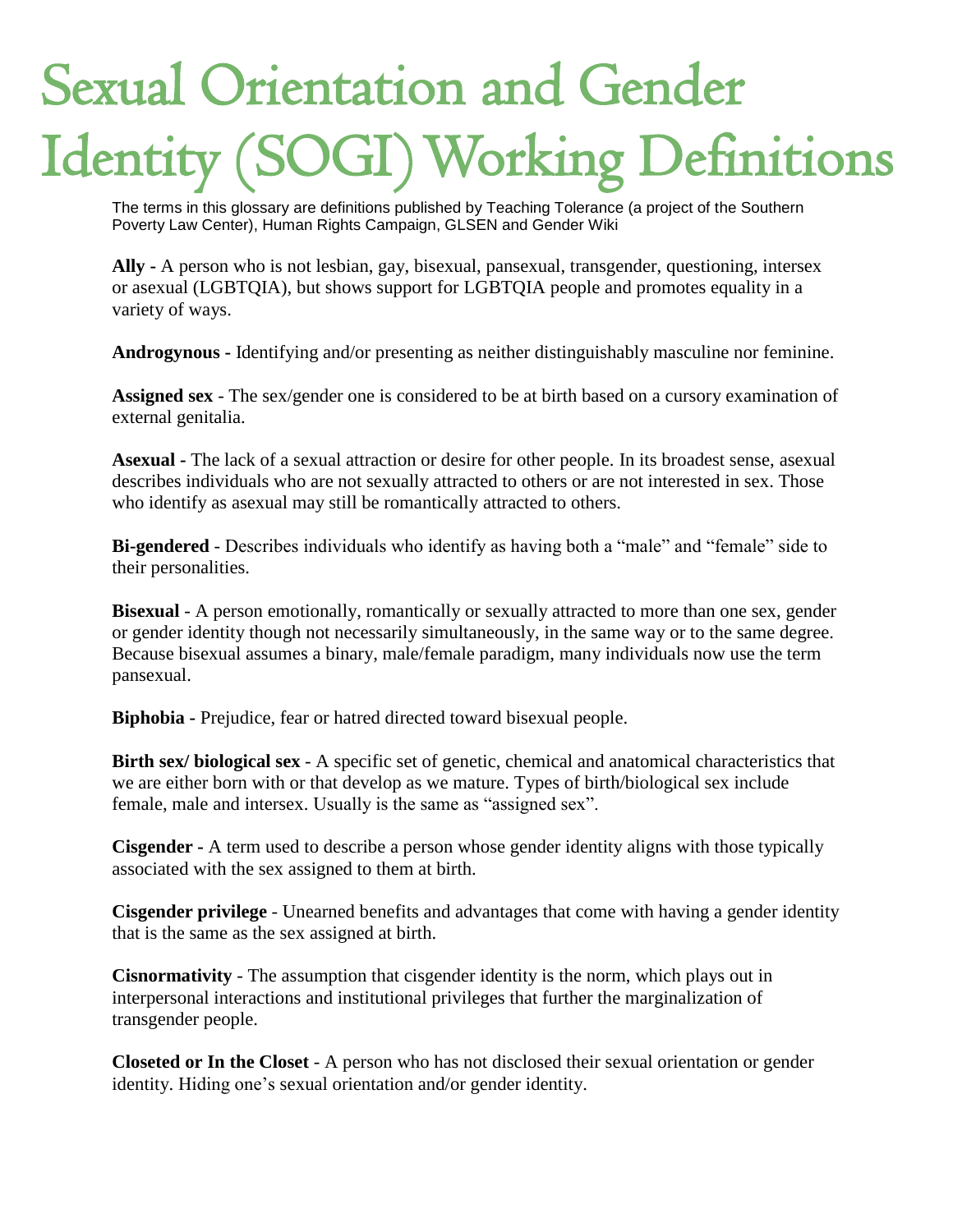**Coming out** - The process in which a person first acknowledges, accepts and appreciates their sexual orientation or gender identity and begins to share that with others.

**Gay -** Describes a person whose emotional, romantic and sexual attractions are primarily for individuals of the same sex and/or gender, typically in reference to men and boys, sometimes used as a general term for gay men and lesbians.

**Gender -** A set of cultural identities, expressions and roles – codified as feminine or masculine – that are assigned to people based upon the interpretation of their bodies, and more specifically, their sexual and reproductive anatomy. Since gender is a social construction, it is possible to reject or modify the gender one is assigned at birth, and to develop, live and express a gender that feels truer and just to oneself.

**Gender binary** - A socially constructed system of viewing gender as consisting solely of two categories, "male" and "female," in which no other possibilities for gender are believed to exist. The gender binary is a restrictive and inaccurate way to view gender because it does not take into account the diversity of gender identities and gender expressions among all people. The gender binary is oppressive to anyone that does not conform to dominant societal gender norms.

**Gender dysphoria -** Clinically significant distress caused when a person's assigned birth gender is not the same as the one with which they identify. According to the American Psychiatric Association's Diagnostic and Statistical Manual of Mental Disorders (DSM), the term - which replaces Gender Identity Disorder - "is intended to better characterize the experiences of affected children, adolescents, and adults."

**Gender expansive -** Conveys a wider, more flexible range of gender identity and/or expression than typically associated with the binary gender system.

**Gender expression -** External appearance of one's gender identity, usually expressed through behavior, clothing, haircut or voice, and which may or may not conform to socially defined behaviors and characteristics typically associated with being either masculine or feminine.

**Gender fluid -** A person who does not identify with a single fixed gender; of or relating to a person having or expressing a fluid or unfixed gender identity.

**Genderism** / **gender binarism** - the social system or cultural belief that gender is a binary: that is, that there are, or should be, only two genders—masculine and feminine—with the aspects of one's gender inherently linked to one's genetic sex, or sex assigned at birth.

**Gender identity** - One's innermost concept of self as male, female, a blend of both or neither – how individuals perceive themselves and what they call themselves. One's gender identity can be the same or different from their sex assigned at birth.

**Gender non-conforming -** A broad term referring to people who do not behave in a way that conforms to the traditional expectations of their gender, or whose gender expression does not fit neatly into a category.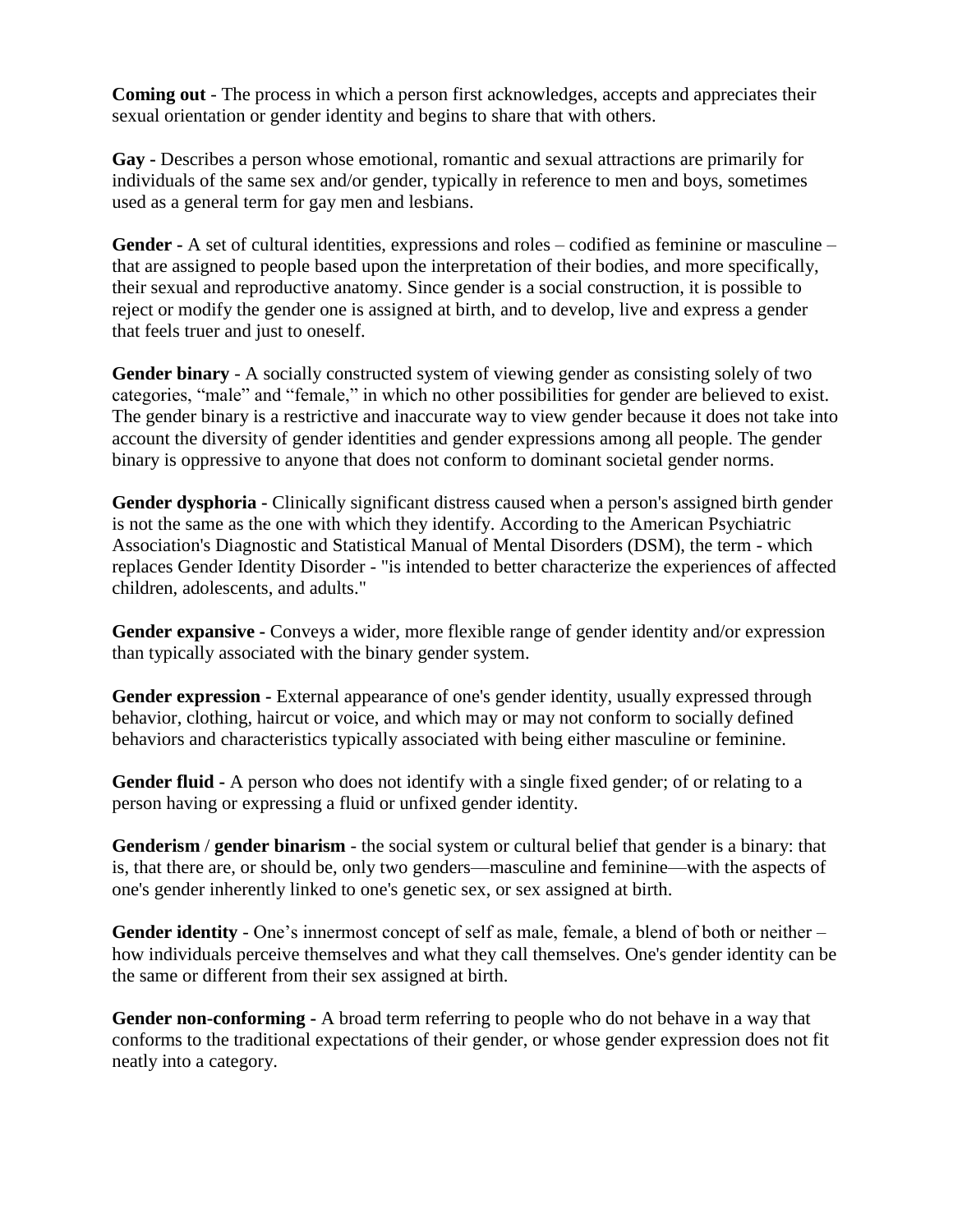**Genderqueer** - Describes individuals who possess identities that fall outside of the widely accepted sexual binary of male-female. Genderqueer people typically reject notions of static categories of gender and embrace a fluidity of gender identity and often, though not always, sexual orientation. People who identify as "genderqueer" may see themselves as being both male and female, neither male nor female or as falling completely outside these categories.

**Gender non-binary -** An umbrella term for gender identities used by people whose gender is not exclusively male or female. Non-binary gender describes any gender identity which does not fit th[e](http://gender.wikia.com/wiki/Gender_binary) [male](http://gender.wikia.com/wiki/Gender_binary) and [female](http://gender.wikia.com/wiki/Female) [binary.](http://gender.wikia.com/wiki/Binary_Genders) Those with non-binary genders can feel that they:

- Have an [androgynous](http://gender.wikia.com/wiki/Androgynous) (both [masculine](http://gender.wikia.com/wiki/Masculine) and [feminine\)](http://gender.wikia.com/wiki/Feminine) gender identity, such as [androgyne.](http://gender.wikia.com/wiki/Androgyne)
- Have an identity between male and female, such as [intergender.](http://gender.wikia.com/wiki/Intergender)
- Have a neutral or unrecognized gender identity, such as [agender,](http://gender.wikia.com/wiki/Agender) [neutrois,](http://gender.wikia.com/wiki/Neutrois) or most xenogenders.
- Have [multiple gender identities,](http://gender.wikia.com/wiki/Multigender) such as [bigender](http://gender.wikia.com/wiki/Bigender) or [pangender.](http://gender.wikia.com/wiki/Pangender)
- Have a gender identity which varies over time, known as [genderfluid.](http://gender.wikia.com/wiki/Genderfluid)
- Have a weak or partial connection to a gender identity, known as [demigender.](http://gender.wikia.com/wiki/Demigender)
- Are intersex and identify as intersex, know as [amalgagender](http://gender.wikia.com/wiki/Amalgagender)
- Have a [culturally specific gender identity](http://gender.wikia.com/wiki/Third_Gender) which exists only within their or their ancestor's culture.

Non-binary people may also identify as [transgender](http://gender.wikia.com/wiki/Transgender) and/or [transsexual.](http://gender.wikia.com/wiki/Transsexual)

**Gender transition -** The process by which some people strive to more closely align their internal knowledge of gender with its outward appearance. Some people socially transition, whereby they might begin dressing, using names and pronouns and/or be socially recognized as another gender. Others undergo physical transitions in which they modify their bodies through medical interventions. Transition may include some or all of the following cultural, legal and medical adjustments: informing one's family, friends and/or co-workers; changing one's name and/or sex on legal documents; undergoing hormone therapy; and/or seeking surgical alteration (see *Sex Reassignment Surgery*).

Gender role - Clothing, characteristics, traits and behaviors culturally associated with masculinity and/or femininity.

**Gender variant** - A term that describes individuals who stray from socially accepted gender roles.

**Heterosexism** - The societal/cultural, institutional and individual beliefs and practices that privilege heterosexuals and subordinate and denigrate lesbians, gay men and bisexual/pansexual people. The critical element that differentiates heterosexism (or any other "ism") from prejudice and discrimination is the use of institutional power and authority to support prejudices and enforce discriminatory behaviors in systematic ways with far-reaching outcomes and effects.

**Heterosexual ally** - Heterosexual people who confront heterosexism in themselves and others out of self-interest, a concern for the well-being of lesbians, gay men and bisexual/pansexual people, and a belief that heterosexism is a social injustice.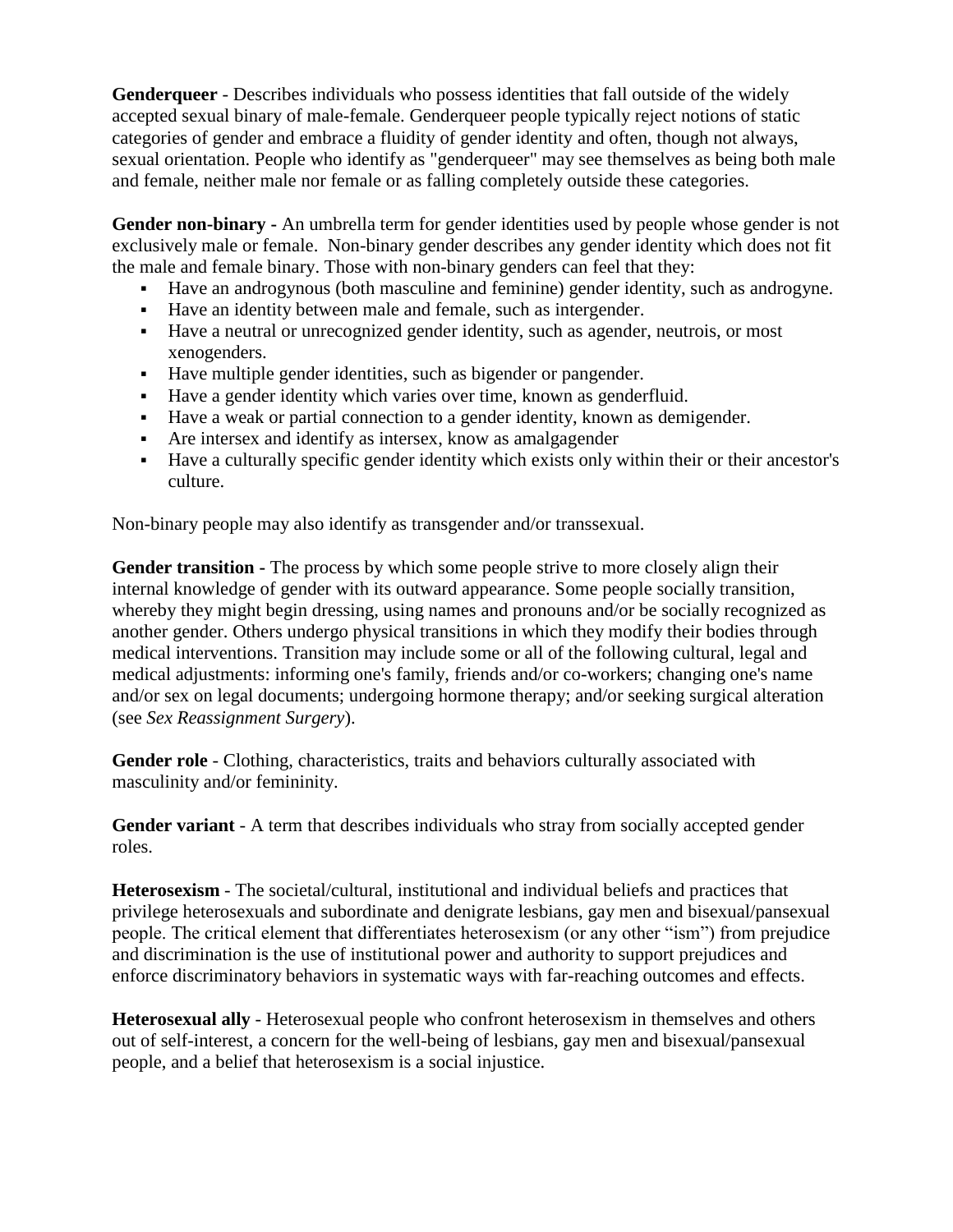**Heterosexual privilege** - The benefits and advantages that heterosexuals receive in a heterosexist culture. Also, the benefits that lesbians, gay men, and bisexual/pansexual people receive as a result of claiming a heterosexual identity and denying a lesbian, gay, or bisexual/pansexual identity.

**Intersex** - Intersex people are born with physical sex markers (genitals, hormones, gonads or chromosomes) that are neither clearly male nor female.

**Hijra** - In the culture of South Asia, **hijras** (Hindi: हिजड़ा, Urdu: ہِڑج ا, Bengali: হিজড়া, Telugu: హిజ్ర) or *khusra* in Punjabi and *kojja* in Telugu are [assigned male at birthp](http://gender.wikia.com/wiki/AMAB)eople who adopt [feminine](http://gender.wikia.com/wiki/Feminine) [gender identity,](http://gender.wikia.com/wiki/Gender_identity) women's clothing and other feminine [gender roles.](http://gender.wikia.com/wiki/Gender_roles)

**Homophobia -** Literally, the fear of homosexuals and homosexuality; however, this term is generally applied to anyone who dislikes LGBTQIA people, who uses derogatory sexuality- or gender-based terms, or who feels that LGBTQIA people want "special rights" and not "equal rights." Homophobic behavior can range from telling jokes about lesbians and gay men to verbal abuse and even acts of physical violence.

**Lesbian** - A woman or girl whose emotional, romantic and sexual attractions are primarily for other women or girls.

**LGBTQIA** - An acronym, which stands for "Lesbian, Gay, Bisexual, Transgender and Queer or Questioning, Intersex, Asexual". Some prefer to list the acronym as TBLGQIA to place transpeople in a position of importance and to rectify the way trans has historically been omitted, devalued or excluded.

**Living openly -** A state in which LGBTQIA people are comfortably out about their sexual orientation or gender identity – where and when it feels appropriate to them. *Related:* **Out or Out of the Closet** - To be openly lesbian, gay, bisexual, transgender, queer or intersex.

**Outing -** Disclosing information about another's sexual orientation and/or gender identity without that person's consent. Outing someone can have serious repercussions on employment, economic stability, personal safety or religious or family situations.

**Pansexual -** Describes someone who has the potential for emotional, romantic or sexual attraction to people of any gender though not necessarily simultaneously, in the same way or to the same degree.

**Pronouns -** The pronoun or set of pronouns that a person identifies with and would like to be called when their proper name is not being used. Examples include "she/her/hers," "he/him/his," ze/hir/hirs," and "they/them/theirs." Some people prefer no pronouns at all.

**Queer** - A term that has been reclaimed by members of the gay, lesbian, bisexual and transgender communities to describe people who transgress culturally imposed norms of heterosexuality and gender traditionalism. Although still often an abusive epithet when used by bigoted heterosexuals, many queer-identified people have taken back the word to use it as a symbol of pride and affirmation of difference and diversity.